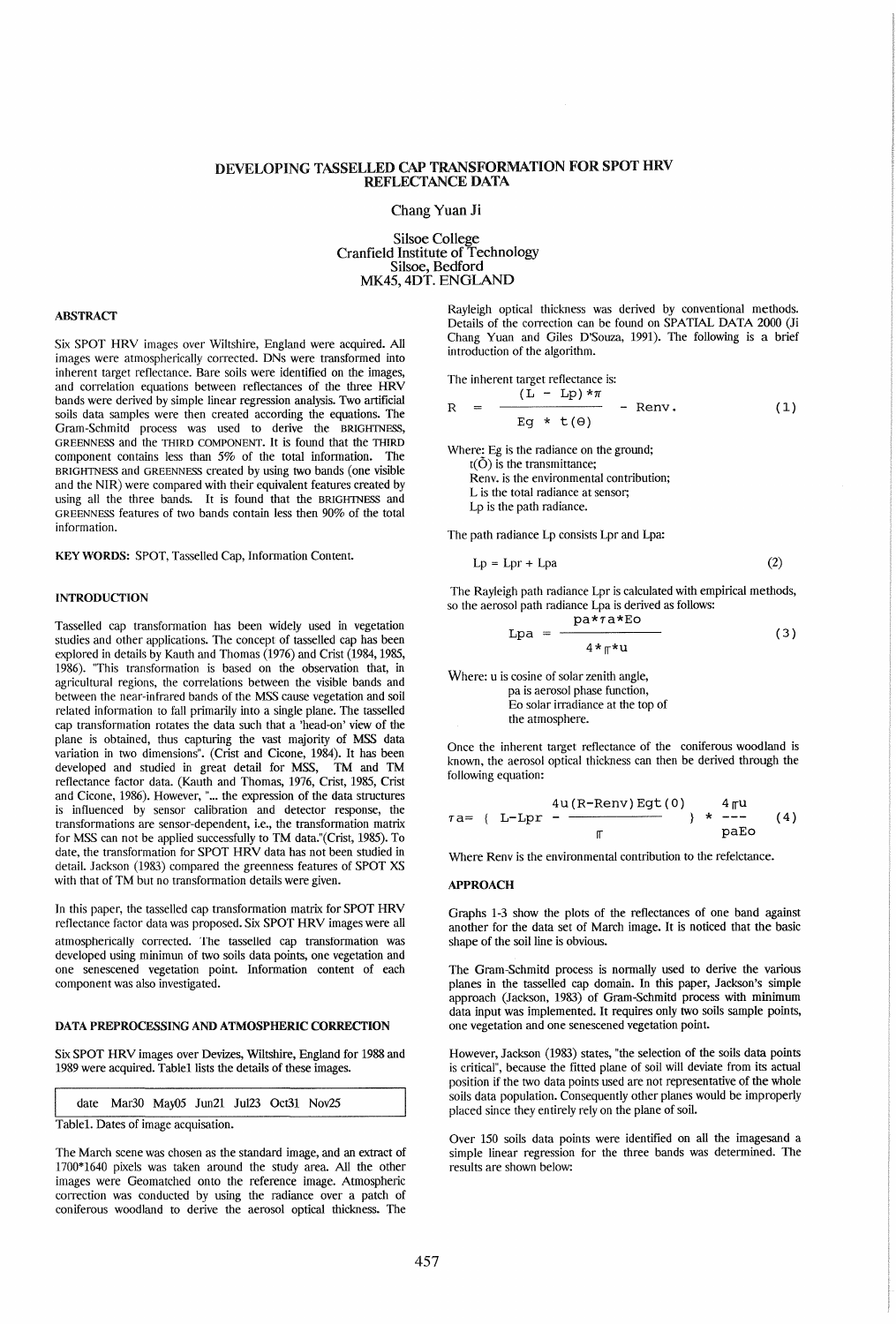

Graph 1. Reflectance of band1 verses band3. Data source: March30.



Graph 2. Reflectance of band2 verses band3. Data source: March30.



Graph 3. Reflectance of band1 verses band2. Data source: March30.

| equations                                                  | $coef.$ $\mid$ S.D |       |
|------------------------------------------------------------|--------------------|-------|
| band1 = $-2.32+1.07*$ band2 $-0.084*$ band3   0.955   2.04 |                    |       |
| band2 = $0.26+0.683*$ band1+0.28*aband3 0.971              |                    | 12.67 |
| band3 = $17.7+1.31*$ band1-0.246*band2   0.956   2.12      |                    |       |
|                                                            |                    |       |

Table 2. Linear regression analysis.

The idea was that if the correlation between all the bands is high enough, then two artificial soils data points could be created which best represent the soils data population. In this way, the plane of soil can be fixed with confidence.

The correlation coefficients for all the three band combinations are all over 95%. If the reflectance of a soil data point in any band is known, the reflectances in the other two bands can be predicted with over 95% accuracy. Two artificial soil samples were then created according to the regression equations.

To create ideal soil samples, the reflectance of band1 for a *dry* soil and a wet soil was assumed, the reflectance of band2 and band3 was calculated according to the equations in table2. The refelctance of these two soil samples are shown in tabl 3.

|          | band1 | band2  | band3         |
|----------|-------|--------|---------------|
| wet soil | -12%  |        | 14.11% 23.42% |
| dry soil | 18%   | 20.30% | 30.85%        |

Table 3. Reflectance of the two ideal soils.

A vegetation and a senescened vegetation point identified on the images were used to derive the GREENNESS and the third component. It was validated that any vegetation point can be used to derive the plane of vegetation and it would make "no difference in the final result" (Jackson, 1983).

The transformation matrix is shown in table 4. Details of the algorithm can be found in Jackson's paper.

|                           | band1             | band2 band3 |       |
|---------------------------|-------------------|-------------|-------|
| BRIGHTNESS 0.527 0.543    |                   |             | 0.653 |
| GREENNESS   -0.420 -0.502 |                   |             | 0.756 |
| THIRD                     | $ -0.739$ $0.673$ |             | 0.037 |
|                           |                   |             |       |

Table 4. Transformation matrix.

### INFORMATION VOLUME OF SPOT TASSELLED CAP

The reflectance factor data of over 300 pixels for each image were transfonned into BRIGHTNESS, GREENNESS and THIRD component using the transformation matrix.

To examine the data volume in the new tasselled cap domain, the eigen value of each axis was calculated. Suppose the data set is a multivariate normal distribution, then it can be described as a ellipsoid or hyper-ellipsoid (Ahearn et al 1991). The ellipsoid can be defined by eigen values and eigen vectors of the covariance matrix. The eigen values are proportional to the length of the axes of variation:

Length 
$$
L = c * \sqrt{e}
$$

where:  $c^2$  is the upper  $(100\alpha)$ th percentile of chi-square distribution,

 $\acute{\text{e}}$  is the eigen value.

The eigen values of all the data sets were then calculated and listed in tableS.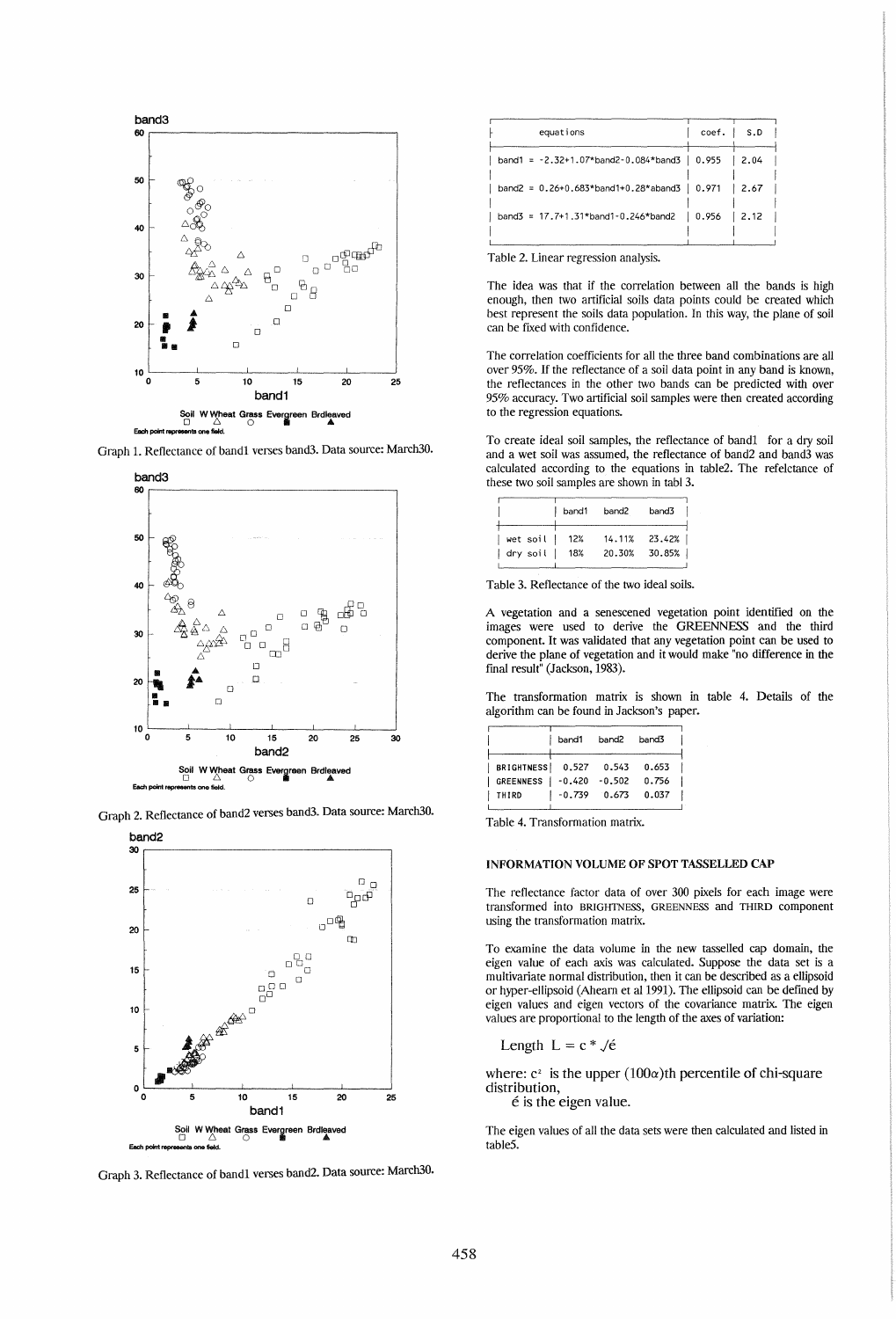| date               | <b>BRIGHTNESS</b> | <b>GREENNESS</b> | <b>YELLOWNESS</b> |
|--------------------|-------------------|------------------|-------------------|
| 0ct31              |                   |                  |                   |
| Eigen value        | 3.46              | 18.914           | 0.096             |
| Axes length        | 5.20              | 12.158           | 0.866             |
| $(\alpha = 0.005)$ |                   |                  |                   |
| Mar30              |                   |                  |                   |
| Eigen value        | 9.617             | 11.098           | 0.059             |
| Axes length        | 8.67              | 9.313            | 0.679             |
| $(\alpha = 0.005)$ |                   |                  |                   |
| May05              |                   |                  |                   |
| Eigen value        | 9.737             | 27.103           | 0.101             |
| Axes length        | 8.723             | 14.554           | 0.888             |
| $(\alpha = 0.005)$ |                   |                  |                   |
| Jun21              |                   |                  |                   |
| Eigen value        | 6.351             | 12.005           | 0.800             |
| Axes length        | 7.045             | 9.686            | 1.075             |
| $(\alpha = 0.005)$ |                   |                  |                   |
| Jul 23             |                   |                  |                   |
| Eigen value        | 2.867             | 6.172            | 0.169             |
| Axes length        | 4.733             | 6.945            | 1.149             |
| $(\alpha = 0.005)$ |                   |                  |                   |
| Nov25              |                   |                  |                   |
| Eigen value        | 13.130            | 2.766            | 0.072             |
| Axes length        | 10.130            | 4.649            | 0.750             |
| $(\alpha = 0.005)$ |                   |                  |                   |

Table 5. Eigen values and axis length.

Both BRIGHTNESS and GREENNESS capture over 95% of the total variation, while the THIRD component contains less than 5%. It is not surprising because SPOT data is eventually two-dimensional (Kauth and Thomas, 1976; Chavez and Bowell, 1988; Ahearn and Wee, 1991).

The BRIGHTNESS is a partial sum of all the bands used, while GREENNESS shows the contrast between the NIR and visible reflectance. Studies (Crist and Cicone, 1984; Crist, 1984) have shown that the GREENNESS features of MSS and TM are essentially identical between the two sensors, and the BRIGHTNESS features are similar, and when the MIR bands of TM  $(5 \& 7)$  are omitted, the resulting GREENNESS and brightness features, based on four bands, are both identical to those of MSS. In the case of SPOT data, the GREENNESS and BRIGHTNESS features are different from those of either TM or MSS. This is because there are only three bands and a longer IR band is not available for the SPOT sensor. Secondly, even for the corresponding visible and NIR bands of SPOT sensor, the band widths are different from MSS and TM. Furthermore, studies have concluded that the data space volume of TM 2, 3, 4 data is 70 to 100% greater than that for the SPOT XS data (Ahearn and Wee, 1991), if band 1 of TM is added the data space volume would be even greater. This evidence further illustrates that the greenness and brightness features of SPOT XS data are different from those of MSS and TM. However, similarity of greenness and brightness features between different sensors does occur even with different spectral resolutions as Cicone and Metzler (1984) have proven the indication of analogous brightness and greenness features in data from AVHRR and CZCS. This similarity provides a ready mechanism by which multiple sensors may be used jointly, exploiting the particular desirable characteristics of each. (Crist and Kauth, 1986).

In the MSS tasselled cap transformation, the third component was initially called yellow stuff (Kauth and Thomas, 1976). While in the case of TM, it was simply called the third, or sometimes called wetness (Crist & Cicone, 1984), because it contrasts the middle-infrared reflectance with visible, NIR and the middle-infrared reflectance is most sensitive to soil moisture (Stoner and Baumgardner, 1980). While for SPOT, there is no MIR band available, so the third component in the SPOT tasselled cap domain is perhaps not related to the soil wetness. The third component does not show much variation, therefore this component can be omitted resulting in two-dimensional space data with maximum variation maintained.

### COMPARISON OF GREENNESS AND BRIGHTNESS FEATURES OBTAINED FROM DIFFERENT BAND COMBINATIONS

Studies have shown that the two visible bands (bandl and band2) are highly correlated to each other hence many researchers have just used one of the VISible bands together with the NIR band to derive various vegetation indices. In this case study, the GREENNESS created with two bands were compared with that derived by all the three bands. The Dynamic Range of GREENNESS is listed in the table below.

| bnd cmbinatn  | 123   | 13              | 23 |  |
|---------------|-------|-----------------|----|--|
| Mar30         | 40.47 | $32.45$   35.17 |    |  |
| May05         | 54.26 | 44.96 47.81     |    |  |
| Jun21         | 48.95 | 40.86   43.49   |    |  |
| <b>Jul 23</b> | 30.48 | 25.02 27.30     |    |  |
| $0c$ t31      | 36.94 | $30.04$   33.82 |    |  |
| Nov25         | 39.45 | 30.13   35.54   |    |  |
|               |       |                 |    |  |

Table 6. Comparison of the Dynamic Range (DRG) of GREENNESS derived from different band combinations

The GREENNESS derived from all the three bands gives the highest dynamic range. The greenness of band2 and band3 is higher than that of bandl and band3. In general, DRG the greenness derived from band2 and band3 is less than 90% of that of all the three bands, while the DRG of greenness from band1 and band3 is only 83%.

For two-band data, it is not applicable to calculate the "data space volume" (Ahearn and Wee, 1991), hence the total lengths of all the axes were calculated which represent the total information content. (See graph 4).



## Graph 4. Comparison of total axes length for different band combinations.

The variation (or information content) of two-band data is about 10% less than the whole three-band data. The variation of data in band2 and band3 is slightly higher than that in band1 and band3 (about 3-5% more). In general, the difference is not significant. The reason is that the two visible bands are highly correlated to each other so that the spectral data in these two bands are redundant. Other studies have also shown that the SPOT data are approximately two-dimensional (Chavez and Bowell, 1988). This concludes that the vegetation indices created by two-band data can be used in many applications without concerning the third band data.

#### **CONCLUSIONS**

Tasselled cap transformation for SPOT XS reflectance data was developed. The GREENNESS, BRIGHTNESS and the THIRD component are different from the equivalent terms of MSS and TM data. But the greenness and brightness may be used jointly with those of MSS or TM because of their same inherent nature. The third component only contains a small fraction of information hence can be omitted. Finally, the vegetation indices created from two-band data (one visible and the NIR) can be used in many applications just as those of three band data.

#### ACKNOWLEDGEMENTS

The author wishes to thank Dr. John Taylor for his support in this work and David Pullen for correcting English.